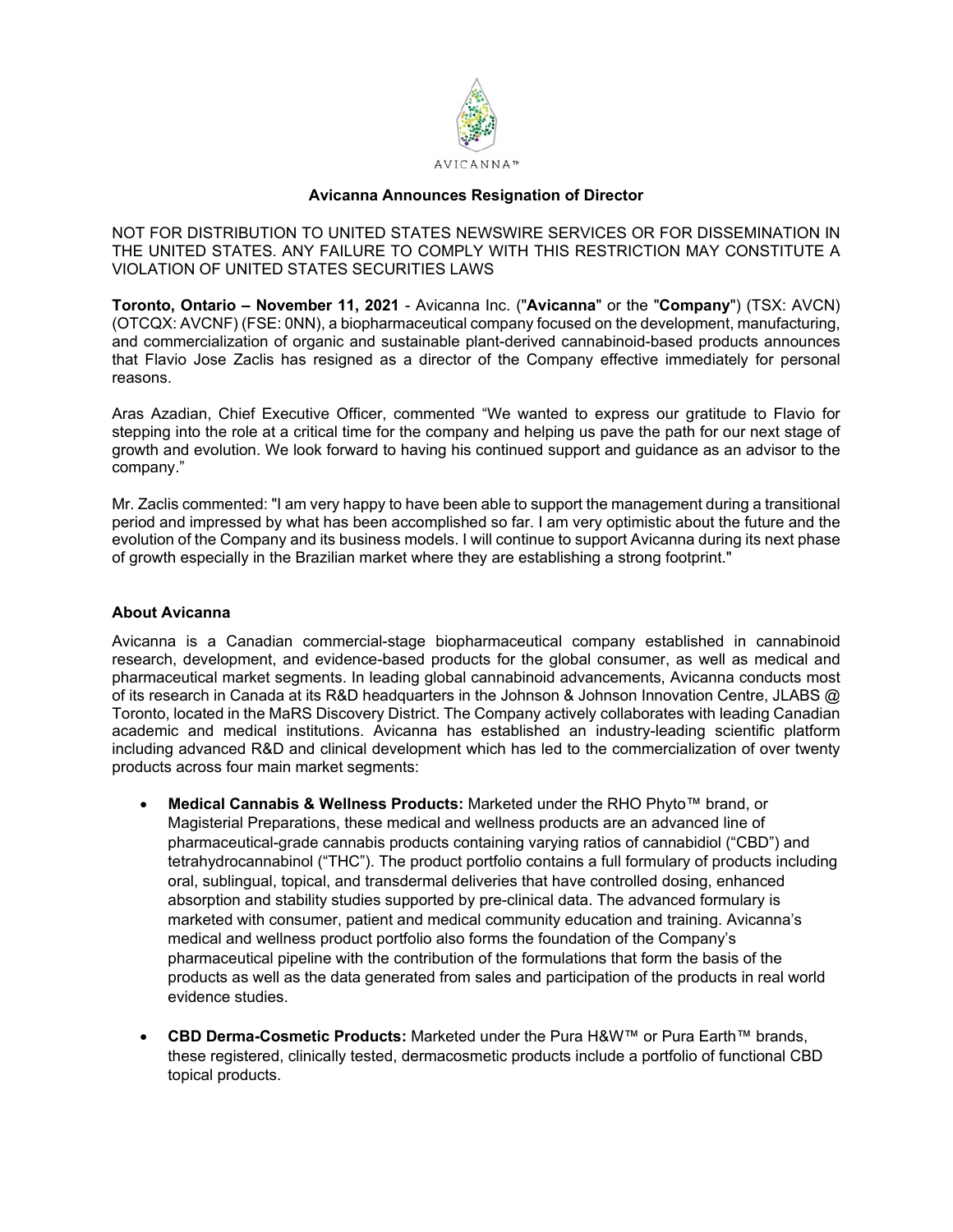- **Pharmaceuticals:** Leveraging Avicanna's scientific platform, vertical integration, and real-world evidence, Avicanna has created a pipeline of patent-pending drug candidates which are indication-specific and in various stages of clinical development and commercialization. These cannabinoid-based drug candidates provide solutions for unmet medical needs in the areas of dermatology, chronic pain, and various neurological disorders. Avicanna's first pharmaceutical preparation (Trunerox<sup>™</sup>) is in the drug registration stage in South America.
- **Cannabis Raw Materials, Seeds, and Bulk Formulations:** Marketed under the Aureus™ brand, the Company's raw material business has successfully completed sales to 11 countries. Aureus offers cannabis dried flower, standardized seeds, full spectrum extracts, and cannabinoid distillates, isolated cannabinoids (CBD, THC, cannabigerol ("CBG") and other rare cannabinoids), and bulk formulations derived from hemp and cannabis cultivars through its sustainable, economical, and industrial-scale subsidiaries based in Colombia. The majority of the Aureus products are produced at Santa Marta Golden Hemp S.A.S. ("SMGH"), the Company's majorityowned subsidiary, which is also Good Agricultural and Collection Practices ("GACP") certified and has United States Department of Agriculture ("USDA") National Organic Program certification for its hemp cultivar.

SOURCE Avicanna Inc.

## **Stay Connected**

For more information about Avicanna, visit www.avicanna.com, or contact Ivana Maric by email at [info@avicanna.com.](mailto:info@avicanna.com)

The Company posts updates through videos from the official company YouTube channel [https://www.youtube.com/channel/UCFXPBGdKSxOUOf\\_VZoSFSUA.](https://www.youtube.com/channel/UCFXPBGdKSxOUOf_VZoSFSUA)

## *Cautionary Note Regarding Forward-Looking Information and Statements*

*This news release includes statements containing certain "forward-looking information" within the meaning of applicable securities law ("forward-looking statements"). Forward-looking statements are frequently characterized by words such as "plan", "continue", "expect", "project", "intend", "believe", "anticipate", "estimate", "may", "will", "potential", "proposed" and other similar words, or statements that certain events or conditions "may" or "will" occur. These forward-looking statements are only predictions. Various assumptions were used in drawing the conclusions or making the projections contained in the forwardlooking statements throughout this news release. Forward-looking statements are based on the opinions, estimates and assumptions of management in light of management's experience and perception of historical trends, current conditions and expected developments at the date the statements are made, such as current and future market conditions, the current and future regulatory environment and future approvals and permits. Forward-looking statements are subject to a variety of risks, uncertainties and other factors that management believes to be relevant and reasonable in the circumstances could cause actual events, results, level of activity, performance, prospects, opportunities or achievements to differ materially from those projected in the forward-looking statements, including general business and economic conditions, changes in laws and regulations, product demand, changes in prices of required commodities, competition, the effects of and responses to the COVID-19 pandemic and other risks, uncertainties and factors set out under the heading "Risk Factors" in the Company's annual information form dated April 15, 2020 (the "AIF") and filed with Canadian securities regulators available on the Company's issuer profile on SEDAR at www.sedar.com. The Company cautions that the list of risks, uncertainties and other factors described in the AIF is not exhaustive and other factors could also adversely affect its results. Readers are urged to consider the risks, uncertainties and assumptions carefully in evaluating the forward-looking statements and are cautioned not to place undue reliance on such information. The Company is under no obligation, and expressly disclaims any intention or obligation, to update or revise any forward looking statements,*